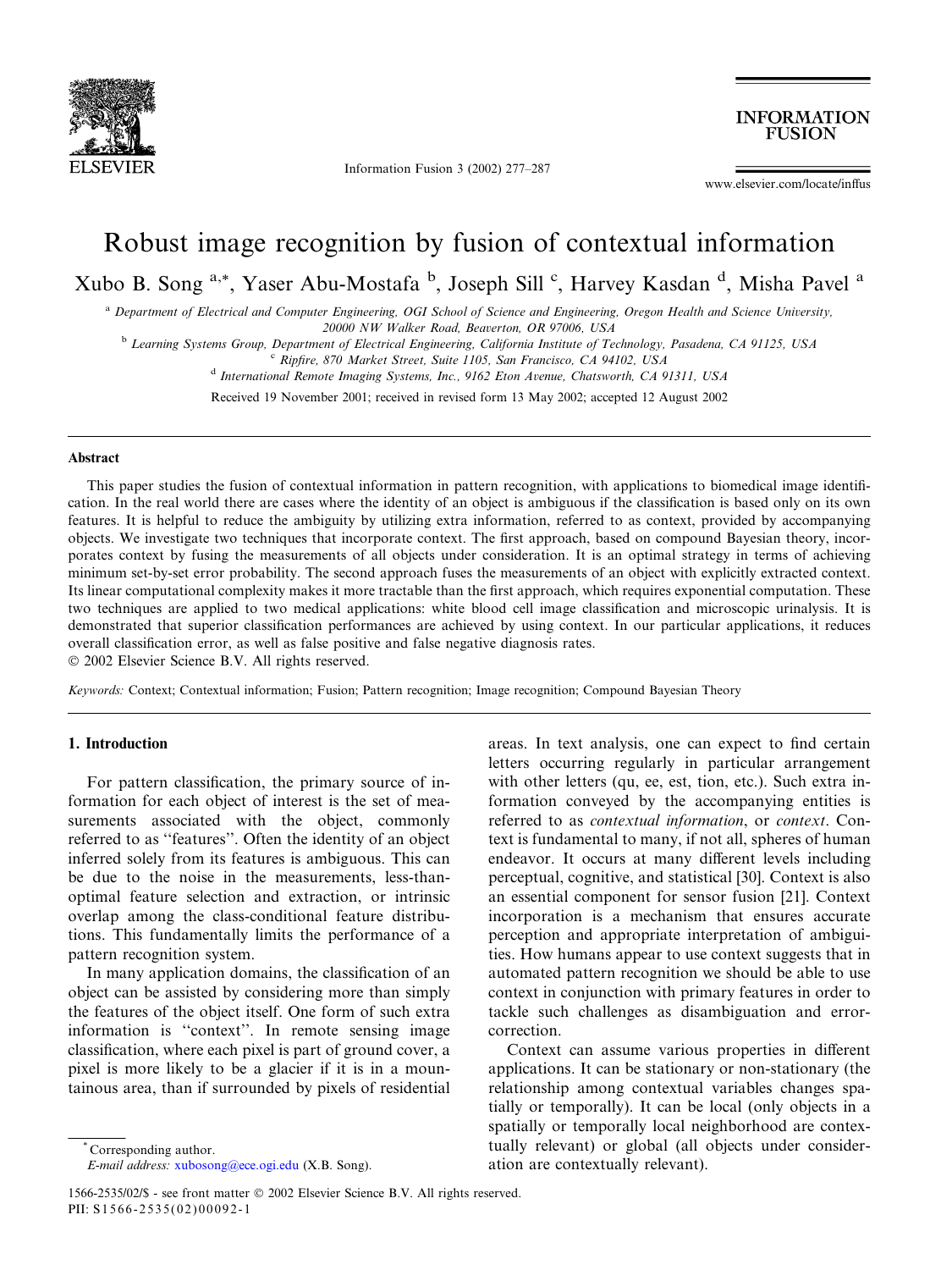Extensive efforts have been made to incorporate contextual information at one level or another [8– 10,12,16,25,28,29,31,32]. One major school of context incorporation techniques falls in the Bayesian framework. A well known example is relaxation labeling [6,17,19,24]. It is based on a probabilistic iterative procedure for reducing ambiguities in the labeling of scene elements. As is typical for such Bayesian formulation, the computation complexity is exponential in the number of co-existing objects. A good review of methods that deal with such complexity is given in [18]. In one form or another, these methods take advantage of the locality of context to simplify computation. Another important school for probabilistic modeling of context is hidden Markov model (HMM) [13,23]. The definition of a HMM indicates that such context is local. Global context calls for a different approach, which is part of the aim of this paper.

This paper first studies the incorporation of contextual information formulated under compound Bayesian framework. The optimality of such formulation is investigated, both in terms of error probabilities and in terms of information gain. The benefit of such approach is exemplified by the application of white blood cell (WBC) image recognition. Compound Bayesian formulation can be thought of as context incorporation by fusing the measurements of all objects. To circumvent the exponential complexity of the compound Bayesian framework when simplifications are not feasible, we then introduce a method of context incorporation by fusing measurements of an object directly with derived context. This approach has only linear computational complexity. Its effectiveness is demonstrated by the application of automatic microscopic urinalysis.

#### 2. Mathematical framework

#### 2.1. Compound Bayesian theory for context

# 2.1.1. Formulation

Let us consider a set of N objects  $T_i$ ,  $i = 1,..., N$ . We associate each object  $T_i$  with a label  $c_i$  that is a member of a label set  $\Omega = {\omega_1, \ldots, \omega_D}$ . Each object  $T_i$  is characterized by a feature vector  $\mathbf{x}_i \in \mathbb{R}^P$ .

We make a conditional independence assumption which states  $p(\mathbf{x}_i|c_i;c_1,c_2,\ldots,c_J;\mathbf{x}_1,\ldots,\mathbf{x}_{i-1},\mathbf{x}_{i+1},\ldots,$  $\mathbf{x}_K$ ) =  $p(\mathbf{x}_i|c_i)$  for any  $J = 0, 1, \ldots, N$  and  $J \neq i$ , and  $K = 0, 1, \ldots, N$  (where  $\mathbf{x}_0$  and  $c_0$  are null elements). This assumption corresponds to a case where the appearance of an object is fully determined by its identity and not affected by the appearances and the identities of other accompanying objects. This is not always true in the real world. However, it is a good approximation for many domains. Under this assumption, it is easy to see that  $p(\mathbf{x}_1, \mathbf{x}_2, \dots, \mathbf{x}_N | c_1, c_2, \dots, c_N) = p(\mathbf{x}_1 | c_1) \cdots p(\mathbf{x}_N | c_N).$ 

Using the Compound Bayes rule, it follows that

$$
p(c_1, c_2, \ldots, c_N | \mathbf{x}_1, \mathbf{x}_2, \ldots, \mathbf{x}_N)
$$
  
= 
$$
\frac{p(c_1 | \mathbf{x}_1) \cdots p(c_N | \mathbf{x}_N) p(\mathbf{x}_1) \cdots p(\mathbf{x}_N) p(c_1, c_2, \ldots, c_N)}{p(c_1) \cdots p(c_N) p(\mathbf{x}_1, \mathbf{x}_2, \ldots, \mathbf{x}_N)}
$$
(1)

Since  $p(\mathbf{x}_1, \mathbf{x}_2, ..., \mathbf{x}_N)$  and  $p(\mathbf{x}_i)$  are constant for a given set of objects, then

$$
p(c_1, \ldots, c_N | \mathbf{x}_1, \ldots, \mathbf{x}_N)
$$
  
\n
$$
\propto p(c_1 | \mathbf{x}_1) \cdots p(c_N | \mathbf{x}_N) \frac{p(c_1, \ldots, c_N)}{p(c_1) \cdots p(c_N)}
$$
  
\n
$$
= p(c_1 | \mathbf{x}_1) \cdots p(c_N | \mathbf{x}_N) \rho(c_1, c_2, \ldots, c_N)
$$
\n(2)

where

$$
\rho(c_1, c_2, \dots, c_N) \triangleq \frac{p(c_1, c_2, \dots, c_N)}{p(c_1) \cdots p(c_N)}\tag{3}
$$

The decision rule chooses class labels  $\hat{c}_1, \hat{c}_2, \ldots, \hat{c}_N$ such that

$$
(\hat{c}_1, \hat{c}_2, \dots, \hat{c}_N) = \underset{(c_1, c_2, \dots, c_N)}{\text{argmax}} p(c_1, c_2, \dots, c_N | \mathbf{x}_1, \mathbf{x}_2, \dots, \mathbf{x}_N)
$$
\n(4)

We term this decision rule the full context maximum posterior (FCMP) rule, in comparison with the partial context maximum posterior (PCMP) decision rule to be introduced in Section 2.2. Both FCMP and PCMP are context sensitive. In contrast, context-free approach views each object in isolation, assuming its identity to depend only on its own feature vector. The corresponding context-free maximum posterior (CFMP) decision rule selects the class label  $\hat{c}_i$  for  $i = 1, \ldots, N$  such that  $\hat{c}_i = \operatorname{argmax} p(c_i|\mathbf{x}_i)$ .

The quantity  $\rho(c_1, c_2, \dots, c_N)$ , which we call the *con*text ratio and through which the context plays its role, captures the dependence among the objects. In the special case where all the objects are independent,  $p(c_1, c_2, \ldots, c_N) = p(c_1) \cdots p(c_N)$ , which implies  $\rho(c_1, c_2, \ldots, c_N)$  $\dots, c_N$  = 1. In this case, there is no contextual information, and maximizing the context sensitive posterior probability in Eq. (1) is equivalent to maximizing the context-free posterior probabilities  $p(c_i|\mathbf{x}_i)$  for all *i*.

#### 2.1.2. Optimality of FCMP decision rule

We introduce the following notation: for a set of  $N$ elements  $\{T_1, \ldots, T_N\}$ , let vector random variable  $c =$  $(c_1, c_2, \ldots, c_N)$  be the true labeling of the set,  $\hat{c} = (\hat{c}_1, \hat{c}_2, \hat{c}_3)$  $\ldots$ ,  $\hat{c}_N$ ) the estimated labeling, and  $\underline{x} = (\mathbf{x}_1, \mathbf{x}_2, \ldots, \mathbf{x}_N)$ the feature vectors of the set of elements. For any element in the set, let scalar random variable  $c$  be its true labeling,  $\hat{c}$  its estimated labeling, and x its feature vector.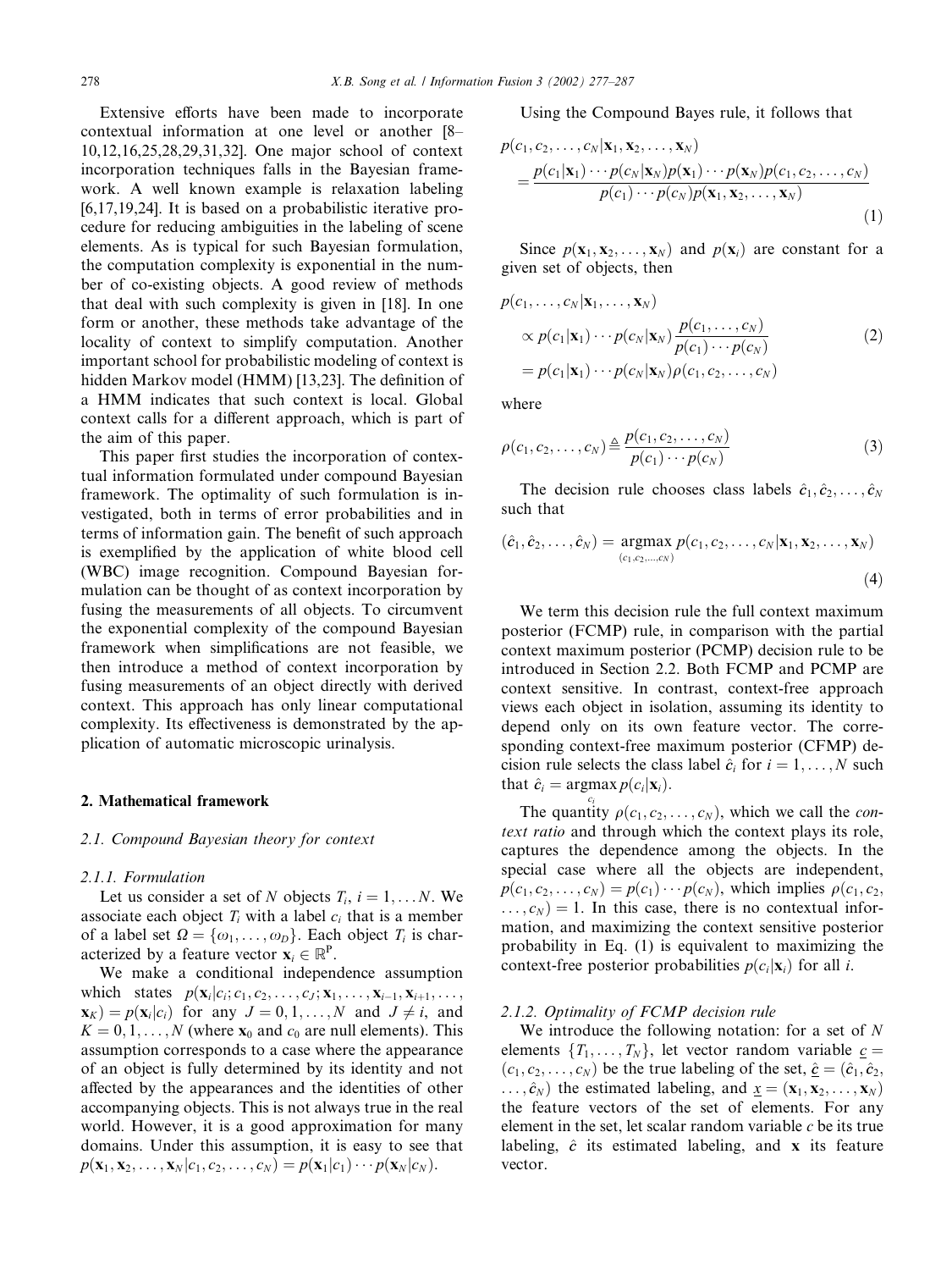Two types of errors occur when our inference of the class is different from the true class. The set-by-set error probability is defined as

$$
P_e^{\text{set}} = P(\hat{\underline{c}} \neq \underline{c}) = \int_{\underline{c}} \int_{\underline{x}} P(\hat{\underline{c}}(\underline{x}) \neq \underline{c} | \underline{x}, \underline{c}) p(\underline{x}, \underline{c}) \, d\underline{x} \, d\underline{c}
$$

$$
= \int_{\underline{c}} \int_{\underline{x}} [1 - \delta(\hat{\underline{c}}(\underline{x}) - \underline{c})] p(\underline{x}, \underline{c}) \, d\underline{x} \, d\underline{c}
$$

where

# $\ln p(c_1,\ldots,c_N | \mathbf{x}_1,\ldots,\mathbf{x}_N) = \sum^N \frac{1}{n}$  $i=1$  $\ln p(c_i|\mathbf{x}_i) + \ln \frac{p(c_1,\ldots,c_N)}{p(c_1)\cdots p(c_N)}$  $=\sum_{i=1}^{N}$  $i=1$

$$
\delta(\underline{s}) = \begin{cases} 1 & \text{if } \underline{s} = \underline{0} \\ 0 & \text{otherwise} \end{cases}
$$

is the Kronecker delta.

The element-by-element error probability is defined as

$$
P_e^{\text{element}} = P(\hat{c} \neq c)
$$
  
= 
$$
\int_{\underline{c}} \int_{\underline{x}} \left[ \frac{1}{N} \sum_{n=1}^N p(\hat{c}_n(\underline{x}) \neq c_n | \underline{x}, \underline{c}) \right] p(\underline{x}, \underline{c}) \, d\underline{x} \, d\underline{c}
$$
  
= 
$$
\int_{\underline{c}} \int_{\underline{x}} \frac{1}{N} \sum_{n=1}^N [1 - \delta(\hat{c}_n(\underline{x}) - c_n)] p(\underline{x}, \underline{c}) \, d\underline{x} \, d\underline{c}
$$

According to the definition of set-by-set error, a set of elements is correctly classified if and only if every single element in the set is correctly classified. For element-by-element error, the error is counted on an element-by-element basis. The difference between a set and an element is analogous to that between a word and a letter. We are usually more concerned with set-by-set error than with element-by-element error.

It is important to point out that FCMP in Eq. (4) is the decision rule which achieves minimum set-by-set error probability. This is essentially the optimality of Bayes error rate. Conditioned on the collective feature vectors  $x = (\mathbf{x}_1, \dots, \mathbf{x}_N)$ , no other decision rule is better in terms of achieving a smaller set-by-set error probability. The same logic implies that if conditioned only on isolated feature  $x_i$ , the maximum posterior decision rule for  $p(c_i|\mathbf{x}_i)$  given  $\mathbf{x}_i$  achieves minimum element-by-element probability of error. However, it is possible that a decision rule conditioned on  $\underline{x} = (x_1, \ldots, x_N)$  has smaller element-by-element error probability than the one obtained conditioning only on isolated feature  $x_i$ , since more information is being utilized.

2.1.3. Information-theoretic interpretation of FCMP decision rule

Define  $N_d$  as the number of objects in class d, and  $v_d = N_d/N$  the frequency of class d. Clearly,  $\sum_{d=1}^{D} N_d = N$  and  $\sum_{d=1}^{D} v_d = 1$ . Let  $P_d$  be the prior probability of class d, for  $d = 1, \ldots, D$ , and  $\mathbf{P} = (P_1, P_2, \ldots, P_D)$  be the class prior probability vector. Let  $v = (v_1, v_2, \ldots, v_D)$ the class frequency vector. Taking logarithms on both sides of Eq. (2) gives

$$
\frac{c_N}{(c_N)} + \text{constant} \tag{5}
$$

$$
= \sum_{i=1}^{N} \ln p(c_i|\mathbf{x}_i) + \ln p(c_1, \dots, c_N) + N\mathcal{H}(v||\mathbf{P}) + N\mathcal{H}(v) + \text{constant}
$$
(6)

where  $\mathcal{H}(v||\mathbf{P}) = \sum_{d=1}^{D} v_d \ln(v_d/P_d)$  is the relative entropy between v and **P**, and  $\mathcal{H}(v) = -\sum_{d=1}^{D} v_d \ln v_d$  is the entropy of the class frequency.

The above relation implies that maximizing  $p(c_1, \ldots, c_N | \mathbf{x}_1, \ldots, \mathbf{x}_N)$  using context has the effect of trying to achieve a trade-off among several factors: the likelihood of each object given its feature (the first term), the likelihood of the set of objects appearing jointly (the second term), the distance of the class frequency profile of the set of objects from the prior distribution of the classes (the third term), and the entropy of the class frequency profile (the forth term). The maximization of the fourth term implies that the least amount of further information is assumed about the frequency profile. The first term depends on the features, and the other three depend only on the labels.

Another way to look at the benefit of context is its information gain. It follows from the chain rule for conditional entropy [5] that

$$
H(c_1, c_2, \ldots, c_N | \mathbf{x}_1, \mathbf{x}_2, \ldots, \mathbf{x}_N)
$$
  
\$\leq H(c\_1 | \mathbf{x}\_1) + H(c\_2 | \mathbf{x}\_2) + \cdots + H(c\_N | \mathbf{x}\_N)\$

Equality is achieved if and only if  $p(c_i|\mathbf{x}_1, \mathbf{x}_2, \dots, \mathbf{x}_N;$  $c_1, \ldots, c_{i-1}$  =  $p(c_i|\mathbf{x}_i)$  hold true for all  $i = 1, \ldots, N$ . This condition implies that  $c_i$  is fully determined by  $\mathbf{x}_i$  and nothing else, which means that there is no context and therefore no information gain by considering context. When there is contextual information conveyed by other objects, this condition does not hold, in which case  $H(c_1, c_2, \ldots, c_N | \mathbf{x}_1, \mathbf{x}_2, \ldots, \mathbf{x}_N)$  is strictly less than  $H(c_1 | \mathbf{x}_2, \ldots, c_N | \mathbf{x}_N)$  $\mathbf{x}_1$  +  $H(c_2|\mathbf{x}_2)$  +  $\cdots$  +  $H(c_N|\mathbf{x}_N)$ , and context provides information gain.

#### 2.1.4. Complexity problem

When implementing the FCMP decision rule, we want to find a combination of  $(c_1, \ldots, c_N)$  that maximizes  $p(c_1, \ldots, c_N | \mathbf{x}_1, \ldots, \mathbf{x}_N)$ . Suppose the D dimensional context-free probability vector  $p(c_i|\mathbf{x}_i)$  is known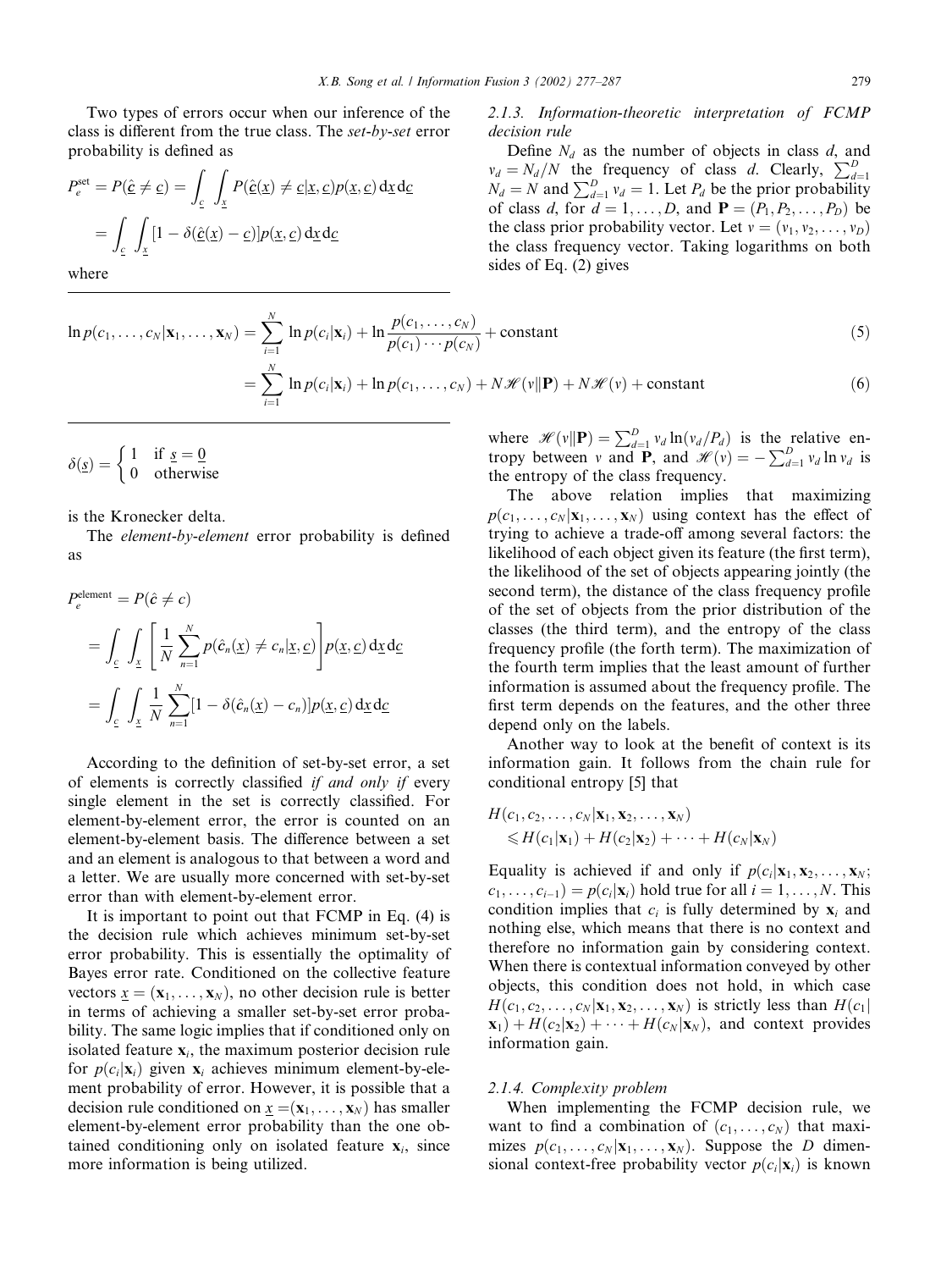for all  $i = 1, \ldots, N$ . To compute  $p(c_1, \ldots, c_N | \mathbf{x}_1, \ldots, \mathbf{x}_N)$ for all possible combinations of  $(c_1, \ldots, c_N)$ , the total number of multiplications is  $(2N + 1)D<sup>N</sup>$ , and the complexity to find the maximum is  $D<sup>N</sup>$ . For the WBC recognition problem,  $D = 14$  and N is typically around 600, the computation is virtually intractable. Sometimes additional constraints can be used to reduce computation, as is the case of WBC identification (Section 3). Often such simplifications are not feasible. This limits the direct use of compound Bayesian formulation.

#### 2.2. Fusion of measurements with contextual information

Compound Bayesian theory can be viewed as a way of incorporating context by fusing the measurements for all objects in a set together. It is set-centered in the sense that a decision is made simultaneously on all the objects in the set. To avoid the exponential computation, an alternative is to fuse the measurements of an object directly with the context. Such context can be derived/extracted from the measurements of all objects in the set. It will be object-centered––only the decision about one object is made at a time. Its formulation is given as follows.

#### 2.2.1. Formulation

Let  $A$  be the derived context. The physical definition of A depends on the problem at hand. For example, A can be the percentage profile of all the classes, or the binary presence vector of the classes, or the presence of one or a few particular classes. A can also represent certain external information sources, such as the chemistry result in urinalysis which is a urine test different from, yet related to, microscopic urinalysis [1].

Once again, we make the conditional independence assumption  $p(\mathbf{x}_i|c_i, A) = p(\mathbf{x}_i|c_i)$ , then

$$
p(c_i|\mathbf{x}_i, A) = p(c_i|\mathbf{x}_i) \frac{p(c_i|A)}{p(c_i)} \frac{p(A)p(\mathbf{x}_i)}{p(\mathbf{x}_i; A)}
$$

$$
\propto p(c_i|\mathbf{x}_i) \frac{p(c_i|A)}{p(c_i)} = p(c_i|\mathbf{x}_i)\rho(c_i, A)
$$
(7)

The context sensitive posterior probability  $p(c_i|\mathbf{x}_i,A)$  is obtained through the context-free posterior probability  $p(c_i|\mathbf{x}_i)$  modified by context ratio  $p(c_i,A) = p(c_i|A)$  $p(c_i)$ .

The corresponding decision rule chooses class label  $\hat{c}_i$ for element i such that

$$
\hat{c}_i = \underset{c_i}{\operatorname{argmax}} p(c_i | \mathbf{x}_i, A) \tag{8}
$$

which we term as the PCMP decision rule, since it uses derived context.

#### 2.2.2. Computational complexity

This PCMP approach treats each element in a set individually, with additional information from contextbearing factor  $A$ . Again we assume the  $D$  dimensional

| Table 1                           |  |
|-----------------------------------|--|
| Comparison of computational costs |  |

| Methods                                    | Number of<br>multiplications | Complexity for<br>finding max |
|--------------------------------------------|------------------------------|-------------------------------|
| Compound Bayesian<br>(FCMP)                | $(2N + 1)D^{N}$              | $D^N$                         |
| Fusing measurements with<br>context (PCMP) | 2N                           | ND                            |
| Context free (CFMP)                        |                              | ND                            |

context-free probability vector  $p(c_i|\mathbf{x}_i)$  is already known for all  $i = 1, \ldots, N$ . Once the context A is obtained, we want to maximize  $p(c_i|\mathbf{x}_i,A)$  from D possible values that  $c_i$  can take on, for all i. The total number of multiplications is 2N, and the complexity for finding the maximum is ND. Both are linear in N. Table 1 gives the comparison.

#### 2.3. Test on a toy problem

The fusion of context to improve performance can be first demonstrated by a toy problem. We compare the performance of context sensitive approaches FCMP (Eq. (4)) and PCMP (Eq. (8)) to that of the CFMP decision rule for the both set-by-set and elementby-element error probability. In this toy problem, there are  $N = 3$  elements in each set  $c = (c_1, c_2, c_3)$ . Each element takes ternary values from  $\Omega = \{0, 1, 2\}$ , therefore  $D = 3$ . The joint distribution  $p(c)$  is specified in Table 2.

Table 2  $p(\underline{c})$  for the toy problem

| $\underline{c}$ | $p(\underline{c})$ |
|-----------------|--------------------|
| 000             | $\mathbf{0}$       |
| 001             | 0.15               |
| $0\,0\,2$       | $\boldsymbol{0}$   |
| 010             | 0.05               |
| $0\;1\;1$       | 0.02               |
| 012             | $\boldsymbol{0}$   |
| $0\,2\,0$       | $\boldsymbol{0}$   |
| 021             | $\mathbf{0}$       |
| 022             | $\mathbf{0}$       |
| $1\,0\,0$       | 0.08               |
| $1\,0\,1$       | 0.15               |
| 102             | $\boldsymbol{0}$   |
| $1\;1\;0$       | 0.05               |
| 111             | 0.05               |
| 112             | 0.10               |
| 120             | $\mathbf{0}$       |
| 121             | 0.15               |
| 122             | 0.02               |
| $200$           | $\boldsymbol{0}$   |
| 201             | $\mathbf{0}$       |
| $202$           | $\mathbf{0}$       |
| 210             | $\mathbf{0}$       |
| 211             | 0.02               |
| 212             | 0.02               |
| 220             | $\boldsymbol{0}$   |
| 221             | 0.02               |
| 222             | 0.12               |
|                 |                    |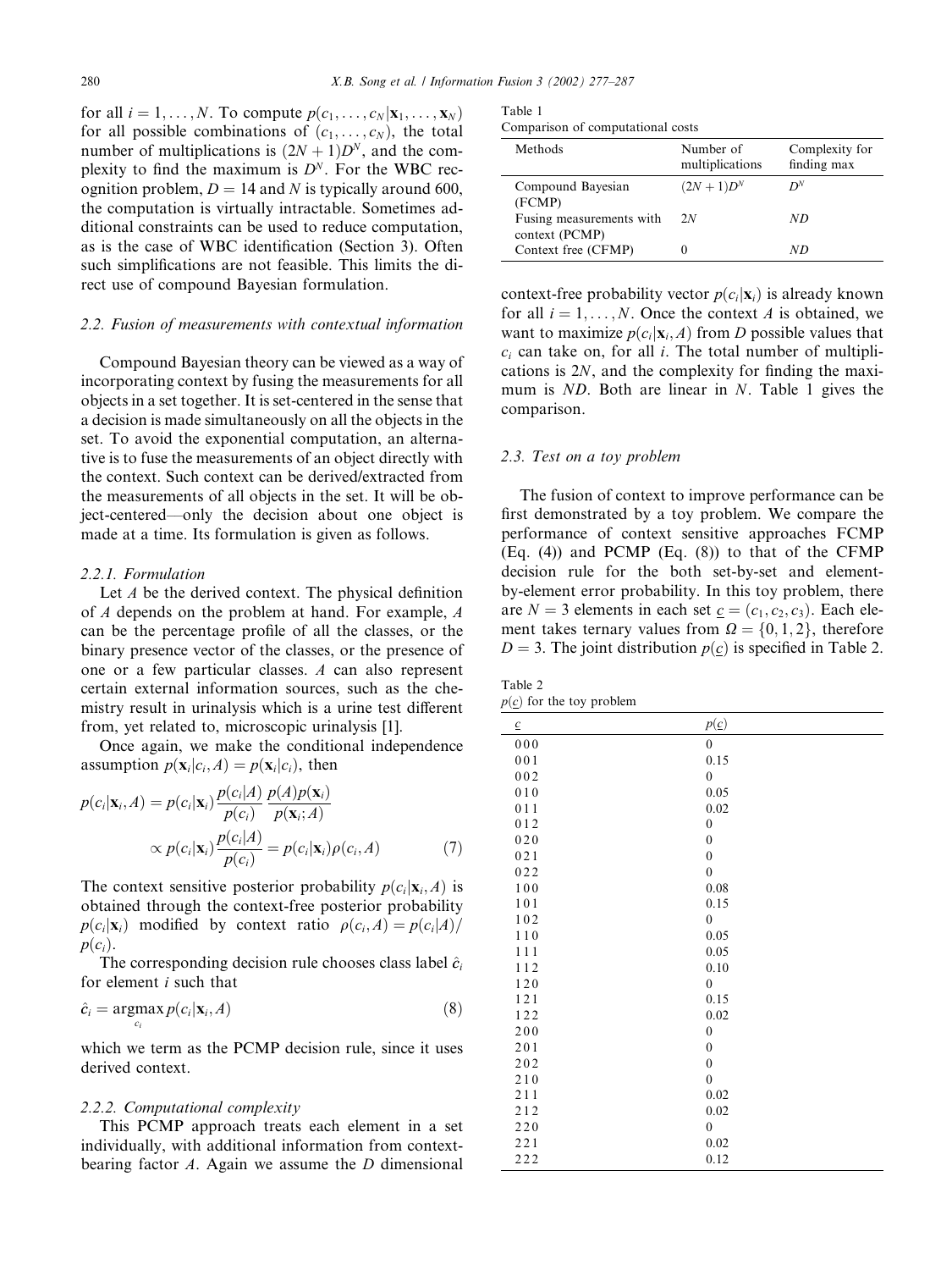

Fig. 1. Comparison of error probabilities with and without context: (a) set-by-set error, (b) element-by-element error. In both figures, the dash-dot line is for CFMP, the dotted line is with FCMP, and the solid line is with PCMP.



Fig. 2. The ratio of with-context error probability to without-context error probability: (a) set-by-set error probabilities, (b) element-by-element error probabilities. In both figures, the dashed line is with PCMP, and the solid line is with FCMP.

The conditional independence assumption leads to  $p(\underline{x}|\underline{c}) = \prod_{i=1}^{N} p(x_i|c_i)$ . The class-conditional feature distributions are Gaussians:  $p(x|c = 0) = N(\mu_0, \sigma_0)$ ,  $p(x|c = 1) = N(\mu_1, \sigma_1)$ , and  $p(x|c = 2) = N(\mu_2, \sigma_2)$ . In this toy problem, the derived context  $A$  is the presence or absence of class 0. We choose  $\mu_0 = 0$ ,  $\sigma_0 = 0.01$  and both  $\mu_1$ ,  $\mu_2 \gg \mu_0$ , and  $\sigma_1 = 1.0$  and  $\sigma_2 = 0.6$ . The distance between  $\mu_1$  and  $\mu_2$  determines the separability of class 1 and 2. We compare the performances of the three approaches as we vary  $|\mu_1 - \mu_2|$ . Monte Carlo experiments were run and the results are illustrated in Fig. 1. As we can see, both the context sensitive approaches FCMP and PCMP consistently outperform the context-free approach, for both set-by-set and element-by-element error probability. In terms of set-by-set error, the FCMP algorithm is the best, which is expected due to its optimality. In terms of element-by-element error probability, both FCMP and PCMP algorithms are better than the CFMP algorithm, but there is no clear winner between the former two. Error probability, both setby-set and element-by-element, decrease as  $|\mu_1 - \mu_2|$  becomes larger. This is not surprising since there is less ambiguity. However, the significance of context does not diminish. The ratios of error probabilities for both FCMP and PCMP to context-free error probabilities actually decrease as  $|\mu_0 - \mu_1|$  becomes large, as shown in Fig. 2, which implies that the effect of context becomes more significant in a relative sense.

# 3. White blood cell identification

#### 3.1. Introduction

WBC analysis is one of the major routine laboratory examinations. In various physiological and pathological conditions the relative percentage composition of the WBC changes. An estimate of the percentage of each class present in a blood sample conveys information which is pertinent to the hematological diagnosis. Most WBC differentiation depends almost entirely on manual specimen preparation and human interpretation, and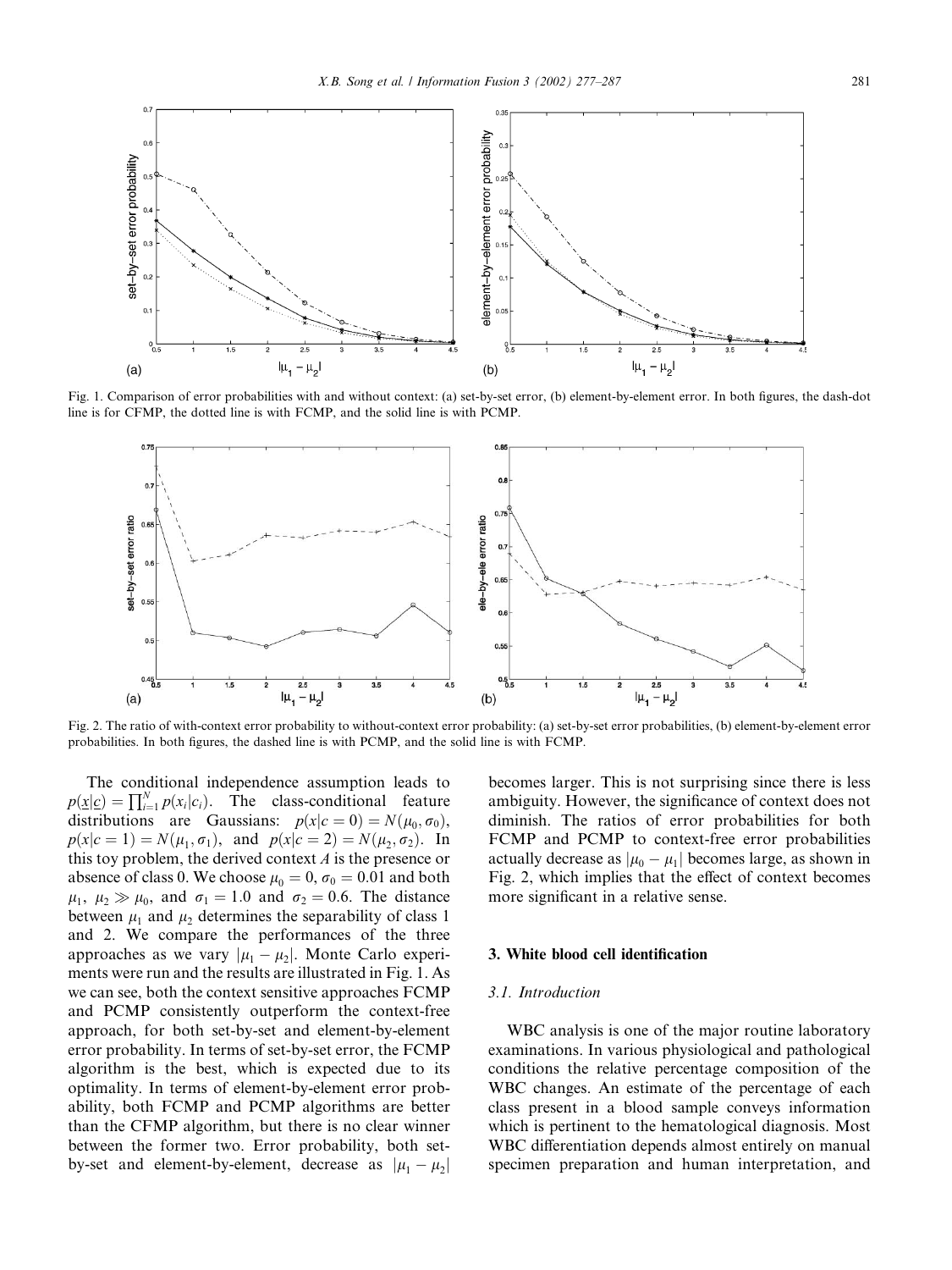

Fig. 3. Examples of some of the WBC images.

more than 90% of the direct costs are labor. The availability of Automated Intelligent Microscopy Flow Imaging technology [15] makes it possible to have automated differentiation, which will reduce labor and health care costs, and is more efficient. Typical commercial differential WBC counting systems are designed to identify five major mature cell types. But blood samples may also contain immature cells. These cells occur infrequently in a normal specimen, and most commercial systems will simply indicate the presence of these cells because they cannot be individually identified by the systems. But it is precisely these cell types that relate to the production rate and maturation of new cells and thus are important indicators of hematological disorders. Our system is designed to differentiate fourteen WBC types which includes the five major mature types: segmented neutrophils, lymphocytes, monocytes, eosinophils, and basophils; and the immature types: bands (unsegmented neutrophils), metamyelocytes, myelocytes, promyelocytes, blasts, and variant lymphocytes; as well as nucleated red blood cells and artifacts. Differential counts are made based on the cell classifications, which further leads to diagnosis or prognosis. There is a range of differential counts of all cell types within which a specimen is considered normal. A specimen is abnormal if the differential counts of one or more cell types fall out of their ranges.

The data is provided by International Remote Imaging Systems (IRIS), Inc. Blood specimens are collected at Harbor UCLA Medical Center from local patients, then dyed with Basic Orange 21 metachromatic dye supravital stain. The specimen is then passed through a flow microscopic imaging and image processing instrument, where the blood cell images are captured. Each image contains a single cell with full color. There are typically 600 images from each specimen. The task of the cell recognition system is to categorize the cells based on the images. Fig. 3 is an example of cell images of various types.

The size of cell images are automatically tailored according to the size of the cell in the images. Images containing larger cells have bigger sizes than those with small cells. The range varies from  $20 \times 20$  to  $40 \times 40$ pixels, and the average size is around  $25 \times 25$ . At the preprocessing stage, the images are segmented using adaptive thresholding to set the cell interior apart from the background. Features based on the interior of the cells are extracted from the images. The features include size, shape, color  $1$  and texture. See Table 3 for the list of features. <sup>2</sup> These features by design are rotation and translation invariant.

The features are fed into a non-linear feed-forward neural network with 20 inputs, 15 hidden units with sigmoid transfer functions, and 14 sigmoid output units. A cross-entropy error function is used in order to give the output a probability interpretation. Denote the input feature vector as x, the network outputs a D dimensional vector (D = 14 in this case)  $\mathbf{p} = \{p(d|\mathbf{x})\}, d = 1, \dots, D$ , where  $p(d|\mathbf{x}) = \text{Prob}(a \text{ cell belongs to class } d | \text{feature } \mathbf{x})$ . The maximum posterior context-free decision rule at this stage is  $d(\mathbf{x}) = \argmax p(d|\mathbf{x})$ . d

# 3.2. Context for WBC analysis

The context-free cell-by-cell decision is only based on the features presented by a cell, without looking at any other cells. When human experts make decisions, they always look at the whole specimen, taking into consideration the identities of other cells and adjusting the cellby-cell decision on a single cell according to the company it keeps. On top of the visual perception of the cell patterns, such as shape, color, size and texture, comparisons and associations, either mental or visual, with other cells in the same specimen are made to infer the final decision. A cell is assigned a certain identity if the company it keeps supports that identity. For instance,

 $<sup>1</sup>$  A color image is decomposed into three intensity images—red,</sup> green and blue respectively.<br><sup>2</sup> The red–blue distribution is the pixel-by-pixel log(red) – log(blue)

distribution for pixels in cell interior. The red distribution is the distribution of the red intensity in cell interior.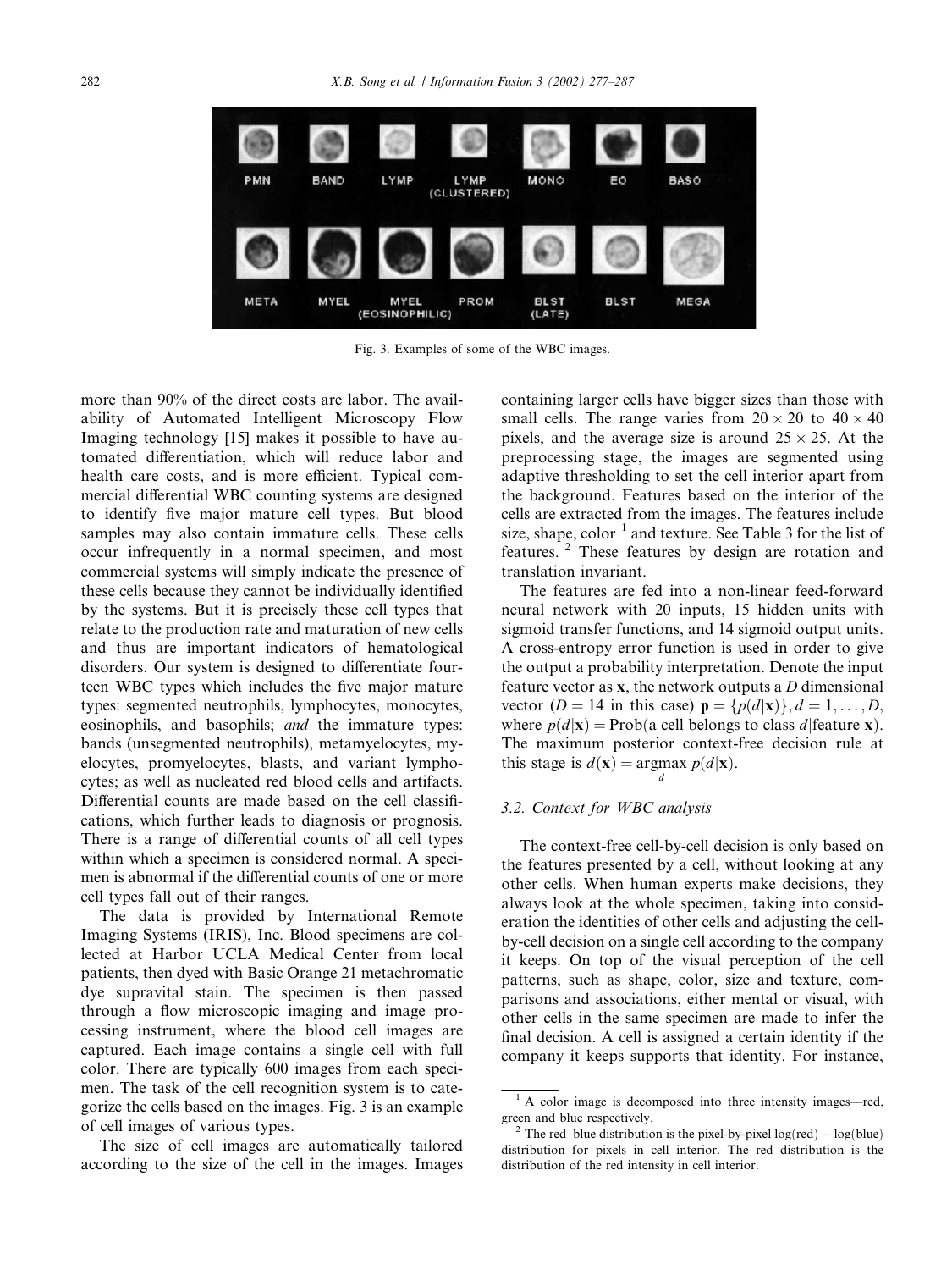Table 3 Features extracted from cell images

| Feature<br>number | Feature description                                     |
|-------------------|---------------------------------------------------------|
| 1                 | Cell area                                               |
| $\overline{2}$    | Number of pixels on cell edge                           |
| 3                 | The 4th quantile of red–blue distribution               |
| $\overline{4}$    | The 4th quantile of green–red distribution              |
| 5                 | The median of red–blue distribution                     |
| 6                 | The median of green–red distribution                    |
| $\overline{7}$    | The median of blue–green distribution                   |
| 8                 | The standard deviation of red–blue distribution         |
| 9                 | The standard deviation of green–red distribution        |
| 10                | The standard deviation of blue–green distribution       |
| 11                | The 4th quantile of red distribution                    |
| 12.               | The 4th quantile of green distribution                  |
| 13                | The 4th quantile of blue distribution                   |
| 14                | The median of red distribution                          |
| 15                | The median of green distribution                        |
| 16                | The median of blue distribution                         |
| 17                | The standard deviation of red distribution              |
| 18                | The standard deviation of green distribution            |
| 19                | The standard deviation of blue distribution             |
| 20                | The standard deviation of the distance from the edge to |
|                   | the mass center                                         |

the difference between lymphocyte and blast can be very subtle sometimes, especially when the cell is large. A large unusual mononuclear cell with the characteristics of both blast and lymphocyte is more likely to be a blast if accompanied by other abnormal cells or an abnormal distribution of the cells. Context incorporation is treated as the post-processing after the cell-by-cell decisions.

In this application, it is the count in each class, rather than the particular ordering or numbering of the objects, that matters, since it is the percentage profile of all classes in a specimen that convey diagnostic information [26]. Under such circumstance the contextual ratio  $\rho(c_1, c_2, \ldots, c_N)$  is a function of the counts in each class. It can be shown that

$$
\rho(c_1, c_2, \dots, c_N) = \frac{p(c_1, c_2, \dots, c_N)}{p(c_1) \cdots p(c_N)} \\
= \frac{N_1! \cdots N_D! p(v_1, v_2, \dots, v_D)}{N! P_1^{N_1} \cdots P_D^{N_D}} \doteq \rho(v_1, \dots, v_D)
$$

Therefore,

$$
p(c_1, \ldots, c_N | \mathbf{x}_1, \ldots, \mathbf{x}_N) \propto p(c_1 | \mathbf{x}_1) \cdots p(c_N | \mathbf{x}_N) \rho(c_1, c_2, \ldots, c_N)
$$
\n(9)

$$
\propto p(c_1|\mathbf{x}_1)\cdots p(c_N|\mathbf{x}_N)\rho(v_1,v_2,\ldots,v_D) \tag{10}
$$

#### 3.3. Observations and simplifications

Direct implementation of the proposed algorithm is difficult due to the computational complexity. In the application of WBC identification, simplification is possible. We observed the following: First, we are primarily concerned with the class of blast, whose presence has clinical significance. Secondly, we only confuse blast with the class of lymphocyte. (The difference in appearances between these two classes can be very subtle.) In other words, for a potential blast,  $p(\text{blast} | \mathbf{x}) \gg 0$ ,  $p$ (lymphocyte $|x| \gg 0$ ,  $p$ (any other class $|x| \approx 0$ . Finally, we are fairly certain about the classification of all other classes, i.e.,  $p(a \text{ certain class}|\mathbf{x}) \approx 1$ ,  $p(\text{any other})$ class  $|x| \approx 0$ . Based on the above observations, we can simplify the algorithm, instead of doing an exhaustive search.

Let  $p_i^d = p(c_i = d|\mathbf{x}_i)$ ,  $i = 1, ..., N$ . More specifically, let  $p_i^{\text{B}} = p(\text{blast} | \mathbf{x}_i)$ ,  $p_i^{\text{L}} = p(\text{lymphocyte} | \mathbf{x}_i)$  and  $p_i^* =$  $p$ (class  $*|x_i\rangle$ ) where  $*$  is any class but blast. Suppose there are K potential blasts. Order the  $p_1^B, p_2^B, \ldots, p_K^B$ 's in a descending manner over *i*, such that  $p_1^B \ge p_2^B$  $\geqslant \cdots \geqslant p_K^B$ . Then the probability that there are k blasts is

$$
P_{\mathbf{B}}(k) = p_1^{\mathbf{B}} \cdots p_k^{\mathbf{B}} p_{k+1}^{\mathbf{L}} \cdots p_K^{\mathbf{L}} p_{K+1}^* \cdots p_N^*
$$
  

$$
\rho \left( v_{\mathbf{B}} = \frac{k}{N}, v_{\mathbf{L}} = v_{\mathbf{L}}' + \frac{K - k}{N}, v_3, \dots, v_D \right)
$$

where  $v'_{L}$  is the proportion of unambiguous lymphocytes and  $v_3, \ldots, v_D$  are the proportions of the other cell types.

We pick the optimal number of blasts  $k^*$  that maximizes  $P_{\text{B}}(k)$ ,  $k = 1, \ldots, K$ .

# 3.4. The algorithm and complexity

Step 1: Estimate  $\rho(v_1, \ldots, v_D)$  from the database, for  $d = 1, \ldots, D$ .

Step 2: Compute the object-by-object ''no context'' posterior probability  $p(c_i|\mathbf{x}_i)$ ,  $i = 1, ..., N$ , and  $c_i \in \{1, \ldots, D\}.$ 

Step 3: Compute  $P_B(k)$  and find  $k^*$  for  $k = 1, ..., K$ , and relabel the cells accordingly.

We would like to point out that the number of terms to compute and compare drops from  $D^N$  to  $2^N$  after simplification, and further to  $N$  after ordering.

#### 3.5. Results

The algorithm has been intensively tested at IRIS, Inc. on the specimens obtained at Harbor UCLA Medical Center. We compare the performances with and without using contextual information on blood samples from 220 specimens (consisting of 13,200 cells). In about 50% of the cases, a false alarm would have occurred had context not been used. Most cells are correctly classified, but a few are incorrectly labeled as immature cells, which raises a flag for the doctors. Change of the classification of the specimen to abnormal requires expert intervention before the false alarm is eliminated, and it may cause unnecessary expenses and worry. When context is applied, the false alarms for most of the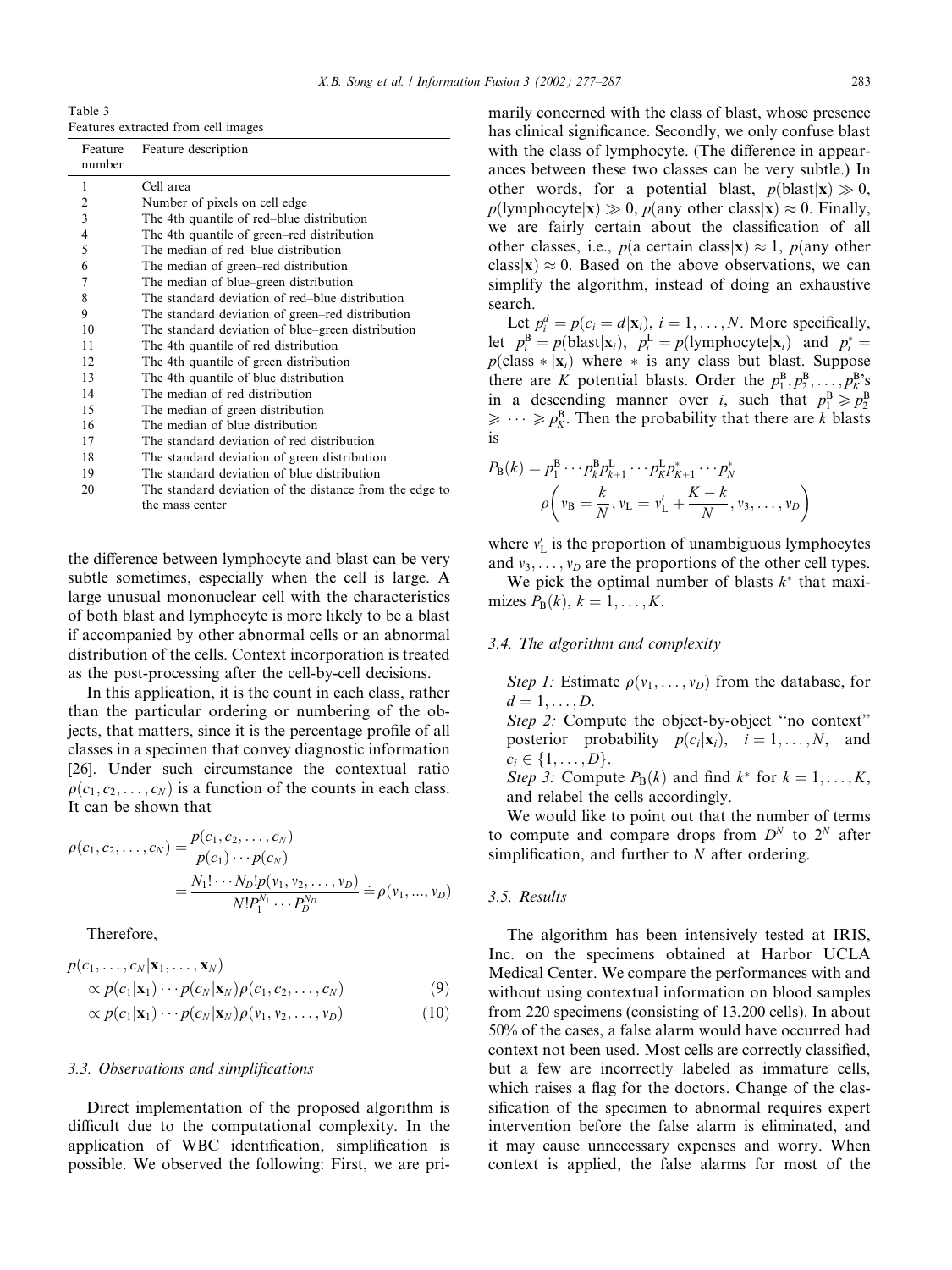Table 4 Comparison of with and without using contextual information

| Methods      | Cell classi- | Normality      | False       | False    |
|--------------|--------------|----------------|-------------|----------|
|              | fication     | identification | positive    | negative |
| No context   | 88%          | $\sim 50\%$    | $\sim 50\%$ | $0\%$    |
| With context | 89%          | $\sim 90\%$    | $\sim 10\%$ | $0\%$    |

specimens were eliminated, and no false negative was introduced (Table 4).

# 4. Incorporating context into urinalysis

# 4.1. Introduction

Urine is one of the most complex body fluid specimens: it potentially contains about 60 meaningful types of elements. Examination of the urine sediment plays a critical role in urinalysis. It detects the presence of elements that often provide early diagnostic information concerning dysfunction, infection, or inflammation of the kidneys and urinary tract. Thus this non-invasive technique can be of great value in clinical case management. Traditional microscopic urinalysis systems rely on human operators who read the samples visually and identify them, and thus is time consuming, labor intensive and difficult to standardize. Automated microscopy of all specimens is more practical than manual microscopy because it eliminates variation among different technologists. This becomes more pronounced when the same technologist examines increasing numbers of specimens. Also, it is less labor intensive and thus less costly than manual microscopy. It also provides more consistent and accurate results.

An automated urinalysis system workstation (The  $YellowIRIS<sup>TM</sup>$ , IRIS, Inc.) has been introduced in numerous clinical laboratories for automated microscopy. Urine samples are processed and examined at  $\times 100$  (low power field) and  $\times$ 400 magnifications (high power field) with bright-field illumination. The YellowIRISTM automated system collects video images of formed elements in a stream of uncentrifuged urine passing an optical assembly. These images are given to a computer algorithm for automatic identification.

Among the elements (analytes) found in microscopic urinalysis are various casts, epithelial cells, blood cells (including both white and red blood cells), crystals, as well as other elements including bacteria, yeast. Fig. 4 shows some analyte examples. Some of the analytes found in urine are pathological. There is a range of counts of these analyte types within which a specimen is considered normal. A specimen is abnormal if the counts of one or more these types fall out of their ranges.

Context is rich in urinalysis and plays a crucial role in analyte classification [27]. Some combinations of reasonable analytes are more likely than others. For

amorphous crystals artifacts calcium oxalate crystals hyaline casts

Fig. 4. Examples of some of the analyte images.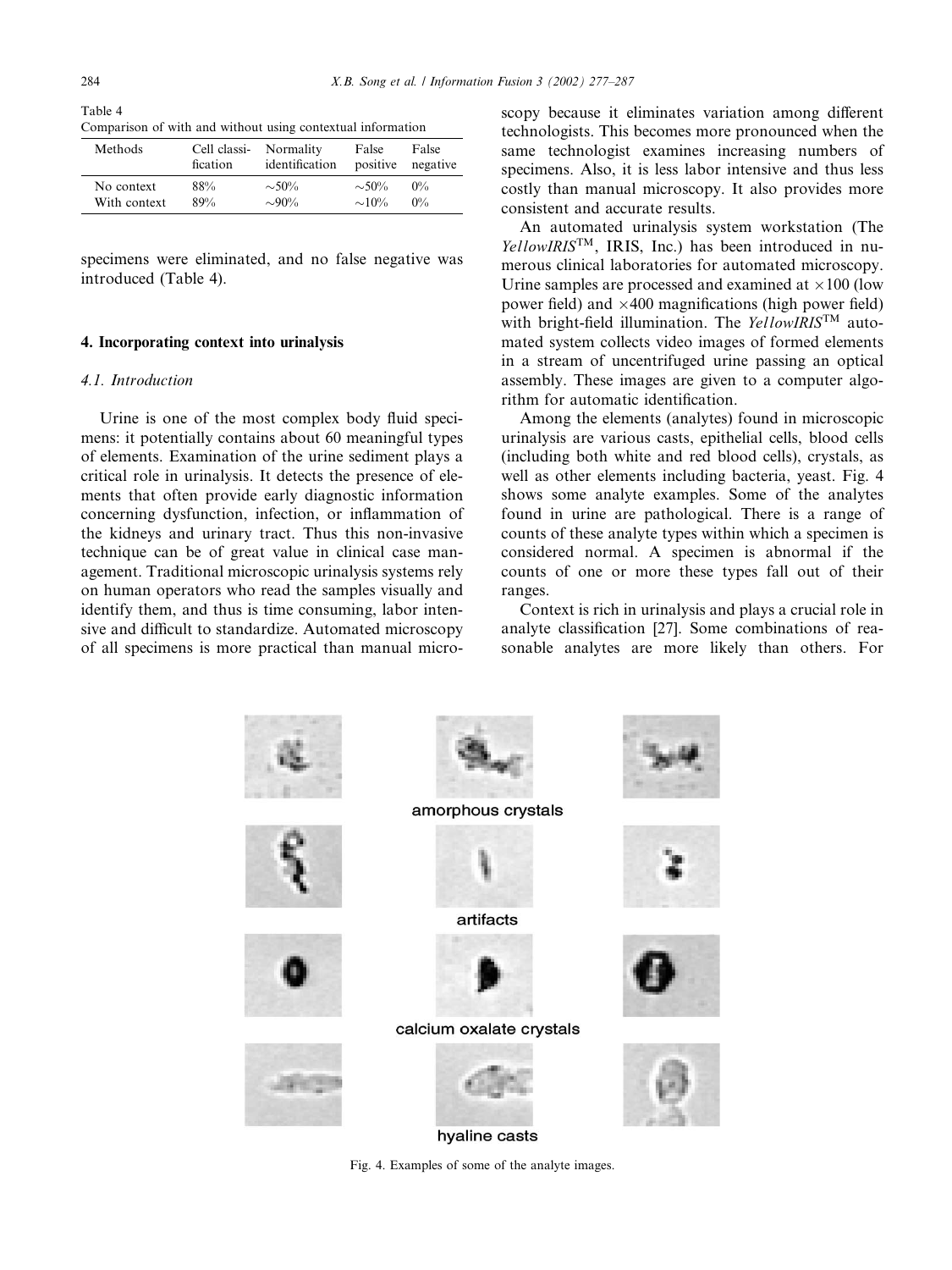Table 5

| Features extracted from urine anylates images |  |  |
|-----------------------------------------------|--|--|
|                                               |  |  |
|                                               |  |  |

| Feature<br>number | Feature description                                  |
|-------------------|------------------------------------------------------|
| 1                 | Area                                                 |
| 2                 | Length of edge                                       |
| 3                 | Square root of area/length of edge                   |
| 4                 | (Standard deviation/mean) of distance from center to |
|                   | edge                                                 |
| 5                 | $\lambda_1/\lambda_2$                                |
| 6                 | Sum of length of two longest straight edges/         |
|                   | total length of edge                                 |
| 7                 | Sum of length of four longest straight edges/        |
|                   | total length of edge                                 |
| 8                 | Sum of length of two longest semi-straight edges/    |
|                   | total length of edge                                 |
| 9                 | Sum of length of four longest semi-straight edges/   |
|                   | total length of edge                                 |
| 10                | The mean of red distribution                         |
| 11                | The mean of blue distribution                        |
| 12.               | The mean of green distribution                       |
| 13                | 15th percentile of gray level histogram              |
| 14                | 85th percentile of gray level histogram              |
| 15                | The standard deviation of gray level intensity       |
| 16                | Energy of the Laplacian transformation of gray level |
|                   | image                                                |

instance, the presence of bacteria indicates the presence of WBCs, since bacteria tend to cause infection and thus trigger the production of more WBCs. Squamous epithelial cells can appear both flat or rolled up. If squamous epithelial cells in one form are detected, then it is likely that there are squamous epithelial cells in the other form. WBC clusters in the low power field usually indicate WBCs in high power field. Utilizing such context will hopefully improve classification accuracy.

The task of automated microscopic urinalysis is, given a urine specimen that consists of up to a few hundred images of analytes, to classify each analyte into one of the classes.

Similar to the WBC identification task discussed in the previous chapter, the automated urinalysis consists of the following steps: image processing and feature extraction, learning and pattern recognition, and context incorporation. The first two steps are very similar to that of the WBC identification, therefore these details will not be discussed. Table 5 gives a list of features extracted from analyte images.  $3$  The classes we are looking at are artifacts, bacteria, calcium oxalate crystals, red blood cells, WBCs, budding yeast, amorphous crystals, and uric acid crystals. All these analytes are in the high power field.

The form of context in urinalysis, especially the fact that context is contained in the presence of some types of analytes, makes it well suited for the framework

discussed in Section 2.2. The context A is the presence of several relevant classes. The criteria for relevance will be discussed in Section 4.2. The maximum posterior decision rule chooses class label  $\hat{c}_i$  for element i such that  $\hat{c}_i = \operatorname{argmax} p(c_i|\mathbf{x}_i, A).$ 

ci

# 4.2. Identification of relevant classes

Not all classes are relevant in terms of carrying contextual information. We propose three criteria based on which we can systematically investigate the relevance of the class presence.

The first criterion is the correlation coefficient between the presence of any two classes. One type of analyte is considered relevant to another if the absolute value of their correlation coefficient is beyond a certain threshold. The graph in Fig. 5 illustrates the relevance between any two analyte types according to various thresholds. In this figure, two types are related or relevant to each other only if their nodes are connected by a line. The solid lines correspond to threshold 0.25 and the added dotted lines to 0.10. Not surprisingly, lowering the threshold leads to more relevant classes. It shows that uric acid crystals, budding yeast and calcium oxalate crystals are not relevant to any other types even by a generous threshold of 0.10.

The second criterion is the classical mutual information  $I(c; A_d)$  between the presence of a class  $A_d$  and the class probability  $p(c)$ . The bigger the mutual information between the presence of a class and the class distribution, the more relevant this class is. Ranking the analyte types in terms of  $I(c; A_d)$  in a descending manner gives rise to the following list: bacteria, amorphous crystals, artifact, red blood cells, WBCs, uric acid crystals, budding yeast and calcium oxalate crystals. The relevance level decreases in the list.

The third criterion is what we call the *expected rela*tive entropy  $D[c||A_d]$  between the presence of a class  $A_d$ and the labeling probability  $p(c)$ , defined as

$$
D[c||A_d] = P(A_d = 1)D[p(c)||p(c|A_d = 1)] + P(A_d = 0)D[p(c)||p(c|A_d = 0)]
$$



 $3 \lambda_1$  and  $\lambda_2$  are respectively the bigger and the smaller eigenvalues of the second moment matrix of an image. Fig. 5. Relevant classes. Fig. 5. Relevant classes.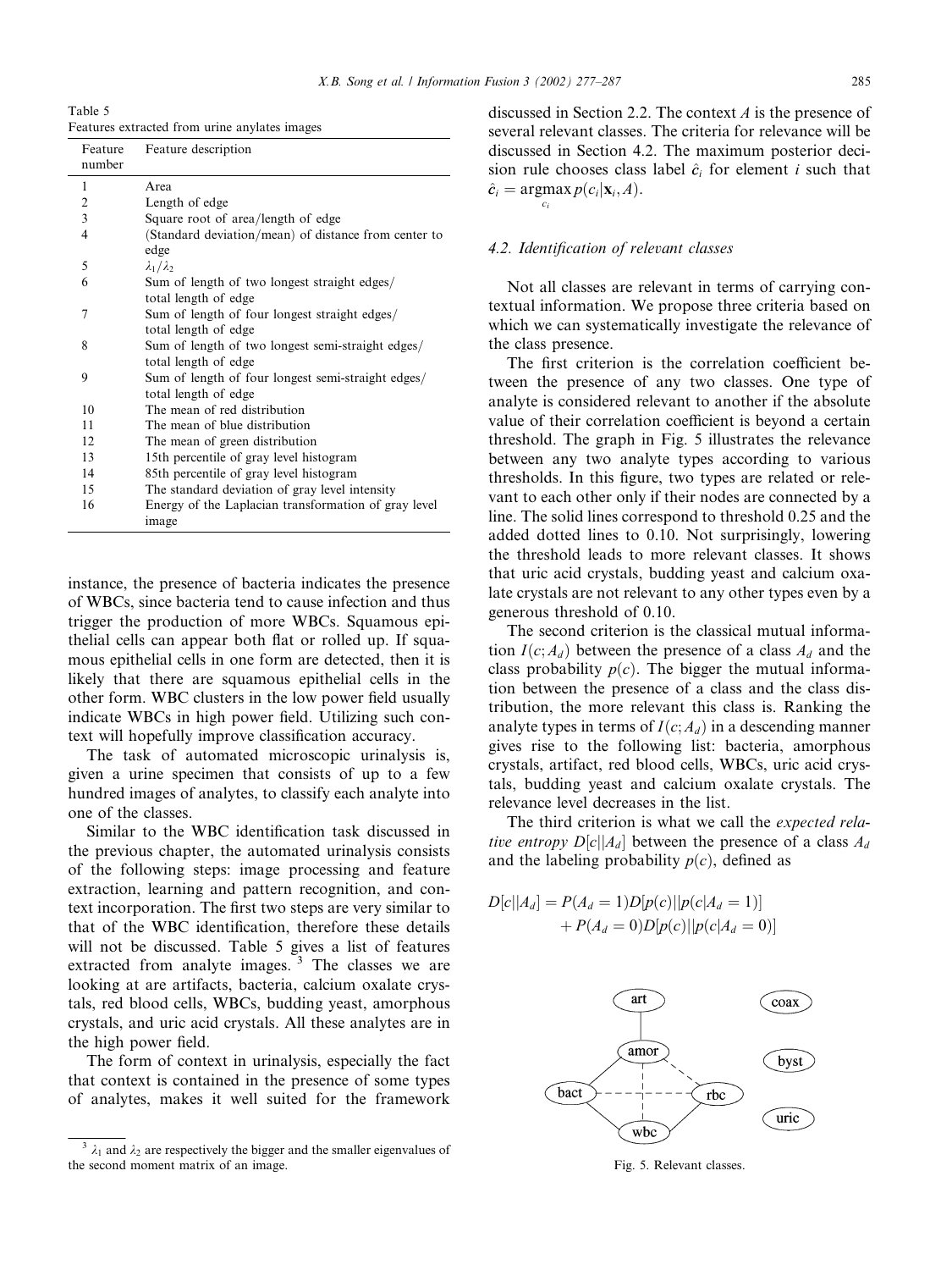where

$$
D[p(c)||p(c|A_d = 1)]
$$
  
=  $\sum_{i=1}^{D} p(c = i|A_d = 1) \ln \left( \frac{p(c = i|A_d = 1)}{p(c = i)} \right)$ 

and

$$
D[p(c)||p(c|A_d = 0)]
$$
  
=  $\sum_{i=1}^{D} p(c = i|A_d = 0) \ln \left( \frac{p(c = i|A_d = 0)}{p(c = i)} \right)$ 

Similarly, ranking the analyte types in terms of  $D(c||A_d)$ in a descending manner gives rise to the following list: bacteria, artifact, red blood cells, amorphous crystals, WBCs, calcium oxalate crystals, budding yeast and uric acid crystals.

Thresholding correlation coefficient explores the pairwise relevance of classes, whereas mutual information and expected relative entropy indicate the general relevance of a class to all other classes in an expectation sense. All three criteria lead to similar conclusions regarding the relevance of all classes.

# 4.3. The algorithm

Once we identify the  $M$  relevant classes, we use the following algorithm to incorporate partial context.

Step 0: Estimate for the database the priors  $p(c|A_d)$ and  $p(c)$ , for  $c \in 1, 2, ..., D$  and  $d \in 1, 2, ..., D$ .

Step 1: For a given  $x_i$ , compute  $p(c_i|x_i)$  for  $c_i =$  $1, 2, \ldots, D$ , which are the outputs of the trained neural network.

Step 2: Let the M relevant classes be  $R_1, \ldots, R_M$ . According to the no context  $p(c_i|\mathbf{x}_i)$  and certain criteria for detecting the presence or absence of all the relevant classes, get  $A_{R_1}, \ldots, A_{R_M}$ .

Step 3: Let  $p(c_i|\mathbf{x}_i,A_0) = p(c_i|\mathbf{x}_i)$ , where  $A_0$  is the null element. Then, for  $m = 1-M$ , iteratively compute $p(c_i|x_i;A_0,\ldots,A_{R_{m-1}},A_{R_m}) = p(c_i|x_i,A_0,\ldots,A_{R_{m-1}}) \times$  $(p(c_i|A_{R_m})p(A_{R_m}))/p(c)$ .

Step 4: Label the objects according to the final context-containing  $p(c_i|\mathbf{x}_i, A_{R_1}, \dots, A_{R_M})$ , i.e.,  $\hat{c}_i$  =  $argmax p(c_i|\mathbf{x}_i, A_{R_1}, \ldots, A_{R_M})$  for  $i = 1, \ldots, N$ .

This algorithm is invariant with respect to the ordering of the *M* relevant classes in  $(A_1, \ldots, A_M)$ .

# 4.4. Results

The algorithm using partial context was tested on a database with 83 urine specimens that contains 20,276 analyte images. Four classes are considered relevant according to the criteria described in Section 4.2: bacteria, red blood cells, WBCs and amorphous crystals. We measure two types of error: analyte-by-analyte

Table 6

Comparison of using and not using contextual information for analyte-by-analyte error

|                                      | Without context    | With context       |
|--------------------------------------|--------------------|--------------------|
| Average element-<br>by-element error | $44.48 \pm 1.14\%$ | $36.66 \pm 0.97\%$ |

| Table 7                                       |  |  |  |
|-----------------------------------------------|--|--|--|
| Diagnostic confusion matrix not using context |  |  |  |

|                | Estimated normal   | Estimated abnormal |
|----------------|--------------------|--------------------|
| Truly normal   | $40.96 \pm 1.69\%$ | $7.23 \pm 0.94\%$  |
| Truly abnormal | $19.28 \pm 1.18\%$ | $32.53 \pm 1.80\%$ |

| Table 8 |  |  |
|---------|--|--|
|         |  |  |

| Diagnostic confusion matrix using context |  |  |
|-------------------------------------------|--|--|

|                | Estimated normal   | Estimated abnormal |
|----------------|--------------------|--------------------|
| Truly normal   | $42.17 \pm 1.89\%$ | $6.02 \pm 0.80\%$  |
| Truly abnormal | $16.87 \pm 1.15\%$ | $34.94 + 1.85\%$   |

Table 9

Relative accuracy improvement (diagonal elements) and error reduction (off diagonal elements) in the diagnostic confusion matrix by using context

|                | Estimated normal    | Estimated abnormal |
|----------------|---------------------|--------------------|
| Truly normal   | $+2.95 \pm 1.21\%$  | $-16.73 + 7.2\%$   |
| Truly abnormal | $-12.50 \pm 2.65\%$ | $+7.41 \pm 1.67\%$ |

error, and specimen diagnostic error. The error means and standard deviations are derived from 50 bootstrap samples of 75 specimens out of the original set of 83 specimens. The average analyte-by-analyte error is reduced from 44.48% before using context to 36.66% after, resulting a relative error reduction of 17.6% (Table 6). The diagnosis for a specimen is either normal or abnormal. Tables 7 and 8 compare the diagnostic performance with and without using context, and Table 9 lists the relative changes. We can see using context significantly increases correct diagnosis for both normal and abnormal specimens, and reduces both false positive and false negative.

#### 5. Discussions

This paper has addressed the question of contextual information fusion. A straight-forward use of compound Bayesian theory is theoretically elegant and is optimal in terms of error probability and information gain. When applied to the problem of WBC image recognition, it significantly reduces false alarm rate and thus greatly reduces the cost due to expensive clinical